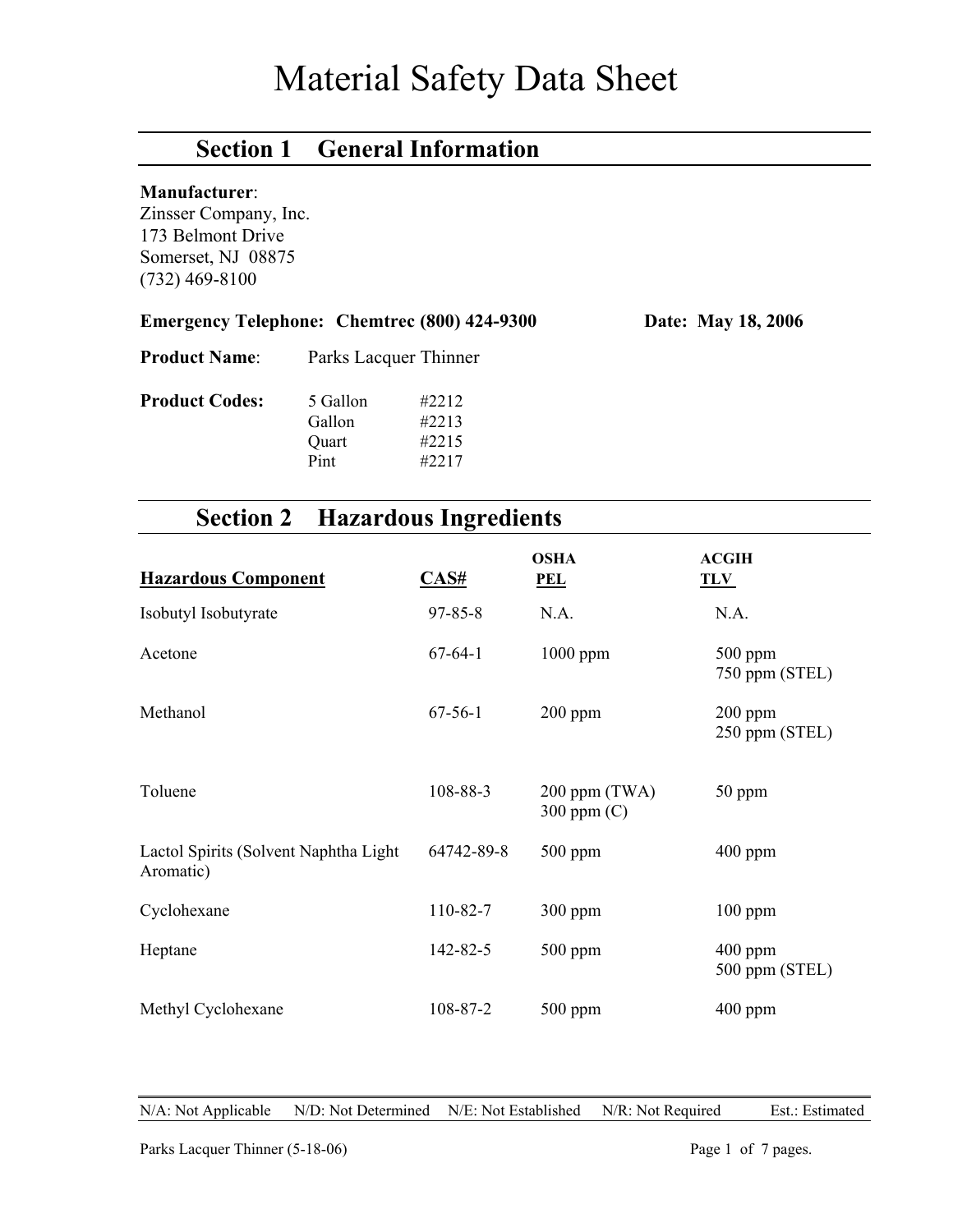## **Section 3 Hazard Identification**

**Emergency Overview:** This product is a clear liquid with a characteristic smell and flash point of  $5^{\circ}$ F.

#### **Primary Routes of Exposure:**

 Skin Contact Eye Contact Inhalation Ingestion

#### **Potential Acute Health Effects:**

**Eye:** One or more components of this material is an eye irritant. Direct contact with the liquid or exposure to vapors or mists may cause stinging, tearing, redness and swelling.

**Skin:** One or more components of this material is a skin irritant. Direct contact with this material may cause redness, burning and skin damage. Contact may result in skin absorption but symptoms of toxicity are not anticipated by this route alone under normal conditions of use. Persons with preexisting skin disorders may be more susceptible to the effects of this material.

**Ingestion:** One or more components of this material is toxic and may be harmful if swallowed. Effects of overexposure may include: Irritation of the digestive tract, signs of nervous system depression (e.g. headache, drowsiness, dizziness, loss of coordination and fatigue), visual disturbances (including blindness), convulsions, coma, death, diarrhea. **Aspiration Hazard:** One or more components of this material can enter lungs during swallowing or vomiting and cause lung inflammation and damage.

Inhalation: While this material has a low degree of toxicity, breathing high concentrations of vapors or mists may cause: Irritation of the nose and throat, signs of nervous system depression (e.g. headache, drowsiness, dizziness, loss of coordination and fatigue), nausea. Respiratory symptoms associated with preexisting lung disorders (e.g. asthma-like conditions) may be aggravated by exposure to this material.

(See also Sections 4, 8, and 11for related information)

### **Section 4 First Aid Measures**

**Eye contact:** Immediately flush eyes with water for at least 15 minutes. Get medical attention if irritation persists.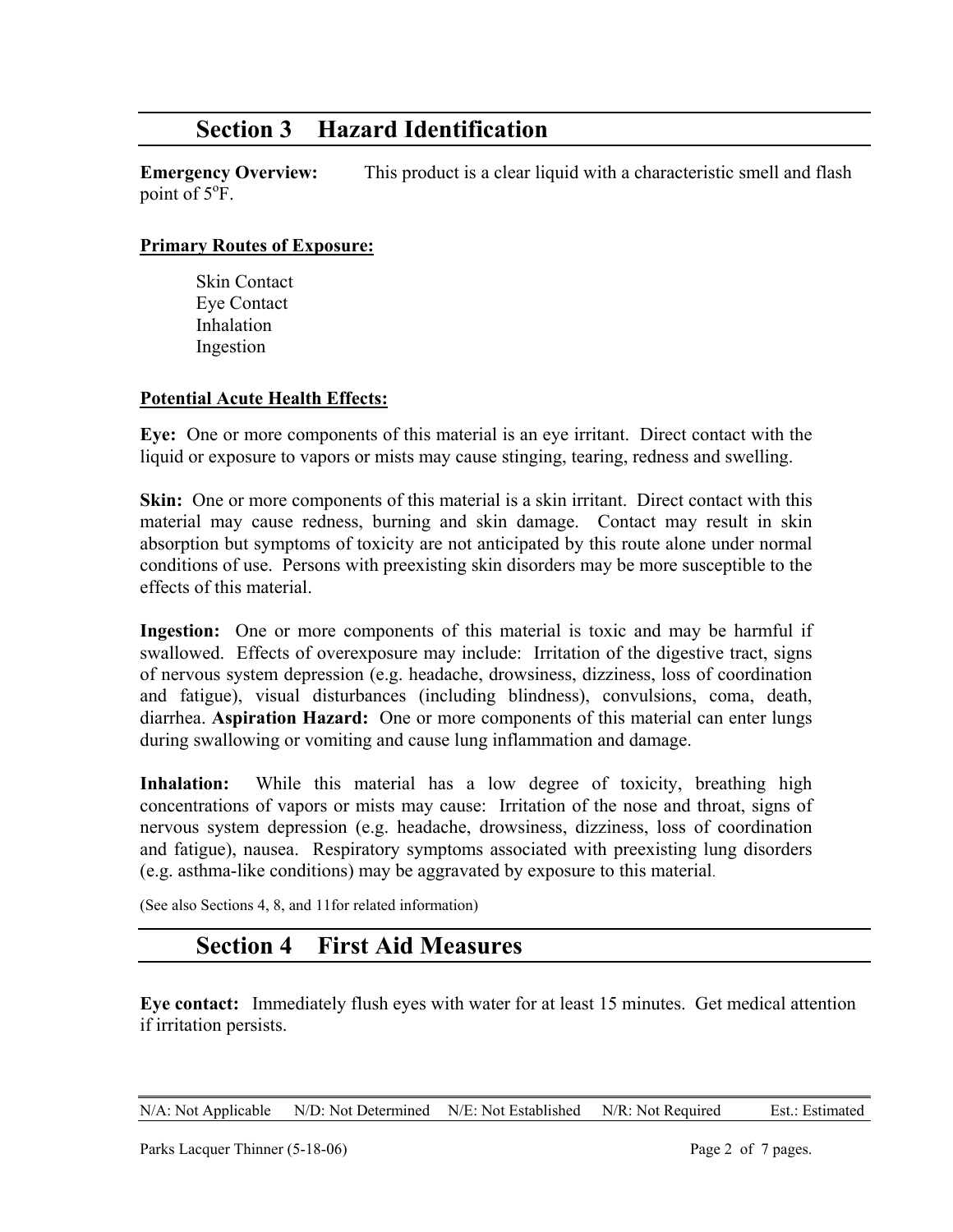**Skin contact:** Wash thoroughly with soap and water. Get medical attention if irritation develops or persists.

**Ingestion:** If swallowed, Contact a physician or Poison Control Center. This material may pose an aspiration hazard. Do Not induce vomiting unless directed to do so by medical personnel. Never give anything by mouth to an unconscious person. The symptoms of chemical pneumonitis often do not become manifest until a few hours have passed and they are aggravated by physical effort. Rest and medical observation is therefore essential.

**Inhalation:** Remove to fresh air. If not breathing, give artificial respiration. If breathing is difficult, give oxygen. Get medical attention.

# **Section 5 Fire Fighting Measures**

**Flash Point** (method):  $5^{\circ}$ F.

**Extinguishing Media:** Extinguish with dry chemical, CO<sub>2</sub> or universal type foam.

**Protection of Firefighters:** This material is extremely flammable and may be ignited by heat, sparks, flames or other sources of ignition (e.g., static electricity, smoking, pilot lights or mechanical/electrical equipment). Vapors may travel considerable distances to a source of ignition where they may ignite, flash back or explode. May create vapor/air explosion hazard indoors, outdoors or in sewers. Vapors are heavier than air and may accumulate in low areas. If container is not properly cooled, it may explode in the heat of a fire.

**LEL:** 1.0% **UEL:** 36.0%

# **Section 6 Accidental Release Measures**

**Clean Up Methods**: Eliminate all ignition sources. Keep unnecessary people away. Dike and contain spill with inert material (sand, earth, etc.). Transfer liquid to containers for recovery or disposal, or absorb with absorbent materials and place into containers for disposal. Keep spill out of sewer and open bodies of water. Floors may be slippery; care should be exercised to avoid falls during clean up operations.

(See also Section 8 for information on Exposure Controls and Personal Protective Equipment)

# **Section 7 Handling and Storage**

**Handling:** Keep away from heat, sparks, open flame and all other sources of ignition. Ground all equipment. Do not breathe vapor. Do not take internally. Do not get in eyes, on skin, or clothing. Use with adequate ventilation or use approved respirator. When handling, wear chemical splash goggles, protective clothing and solvent resistant gloves. Wash thoroughly after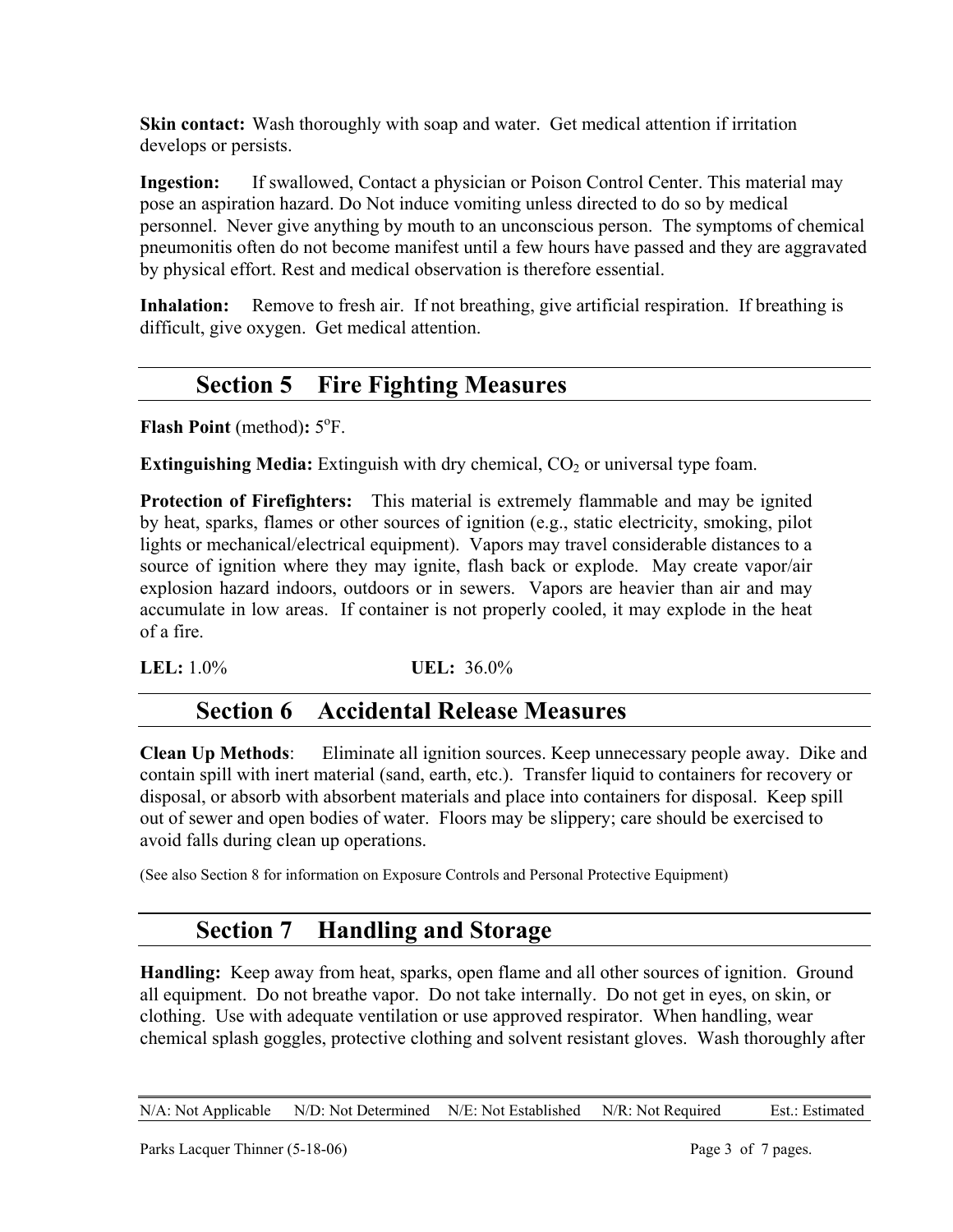handling or contact. Do not eat, drink or smoke in areas where this product is used. Do not apply air pressure, puncture or weld on or near containers.

**Storage:** Store containers in cool, dry, ventilated, fire resistant area away from heat and separated from oxidizers.

# **Section 8 Exposure Controls / Personal Protection**

**Engineering Controls**: Use in well-ventilated areas. If necessary use mechanical local exhaust ventilation or general room dilution ventilation to reduce vapor concentrations.

#### **Personal Protective Equipment (PPE):**

**Eye Protection:** Prevent eye contact. Wear chemical splash goggles or similar eye protection if the potential exists for eye contact.

**Skin Protection:** Prevent skin contact. Wear chemical-resistant flexible-type gloves (neoprene, PVC, butyl, nitrile or similar). Depending on conditions of use additional protective equipment may be necessary such as face-shield, apron or coveralls.

**Respiratory Protection:** None required for normally expected use conditions. If occupational exposure limits are exceeded or if irritation is experienced, wear an appropriate NIOSH approved respirator with organic vapor cartridges.

**General Hygiene Practices**: Wash after handling material. Prevent Eye contact. Avoid prolonged skin and inhalation contact. Wash thoroughly before handling food, cosmetics, or before smoking. Remove contaminated clothing and launder before reuse.

### **Section 9 Physical Data**

| <b>Appearance:</b> Clear |  |
|--------------------------|--|
|--------------------------|--|

**Physical State:** liquid **pH:** N/D

**Boiling Point:** 133-281 **Melting Point:** N/D

**Vapor Pressure:** 59.62 **Vapor Density:** 2.99

**Ador:** Characteristic Odor

**Viscosity:** N/D **Solubility in Water:** 19.%

**Specific Gravity** (water  $= 1$ ): 0.792

# **Section 10 Stability and Reactivity**

**Stability:** Stable.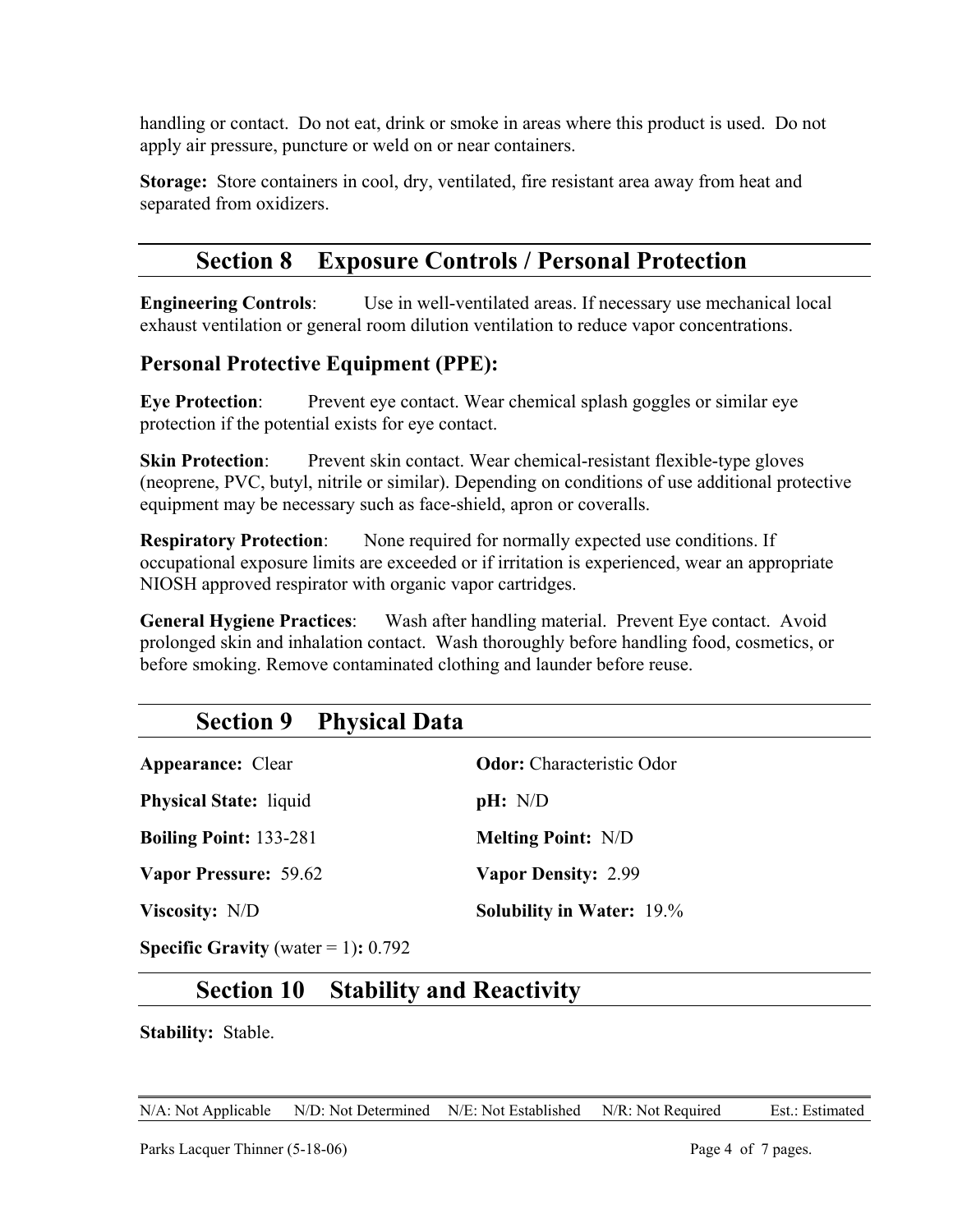#### **Hazardous Polymerization:** Will not occur

**Hazardous Decomposition Products:** Combustion may yield carbon monoxide, carbon dioxide, phosgene and/or HCL. Do not breathe smoke or fumes. Wear appropriate protective equipment.

**Incompatibility:** Strong acids or bases, oxidizing agents, alkali metals, halogens, amines.

### **Section 11 Toxicological Information**

**Carcinogenicity**: The following ingredients are present at greater than 0.1% and are classified by IARC, NTP, or regulated by OSHA as carcinogenic:

| Ingredient | $CAS \#$ | IARC | NTP | OSHA |
|------------|----------|------|-----|------|
| None       | N/A      | N/A  | N/A | N/A  |

#### **Potential Chronic Health Effects:**

Methanol, a component of this product, causes harm to the fetus in laboratory animal studies. The relevance of these findings to humans is uncertain. Results of tests in workers exposed to high concentrations have shown that Toluene, a component of this product, can cause irreversible changes in the genetic material (DNA) of a cell. The human health consequence of these changes is not fully understood. Intentional misuse by deliberate inhalation of Toluene has been shown to cause liver, kidney and brain damage. Toluene, a component of this product, causes harm to the fetus in laboratory animal studies. The relevance of these findings to humans is uncertain. Persons with preexisting heart disorders may be more susceptible to irregular heartbeats (arrhythmias) if exposed to high concentrations of this material (See Section II - Note to Physician). Reports have associated repeated and prolonged occupational overexposure to solvents with permanent brain and nervous system damage (sometimes referred to as Solvent or Painter's Syndrome). Intentional misuse by deliberately concentrating and inhaling the contents may be harmful or fatal.

(See also Section 15 for related information)

### **Section 12 Ecological Information**

**Chemical Fate and Effects:** None known

### **Section 13 Disposal Considerations**

**RCRA Hazardous Waste:** This material, when discarded or disposed of, could be a hazardous waste according to federal regulations (40 CFR 261) due to characteristics of ignitability (D001). The transportation, storage, treatment, and disposal of this waste must be conducted in compliance with 40 CFR 262,263,264,268, and 270. Disposal can only occur in properly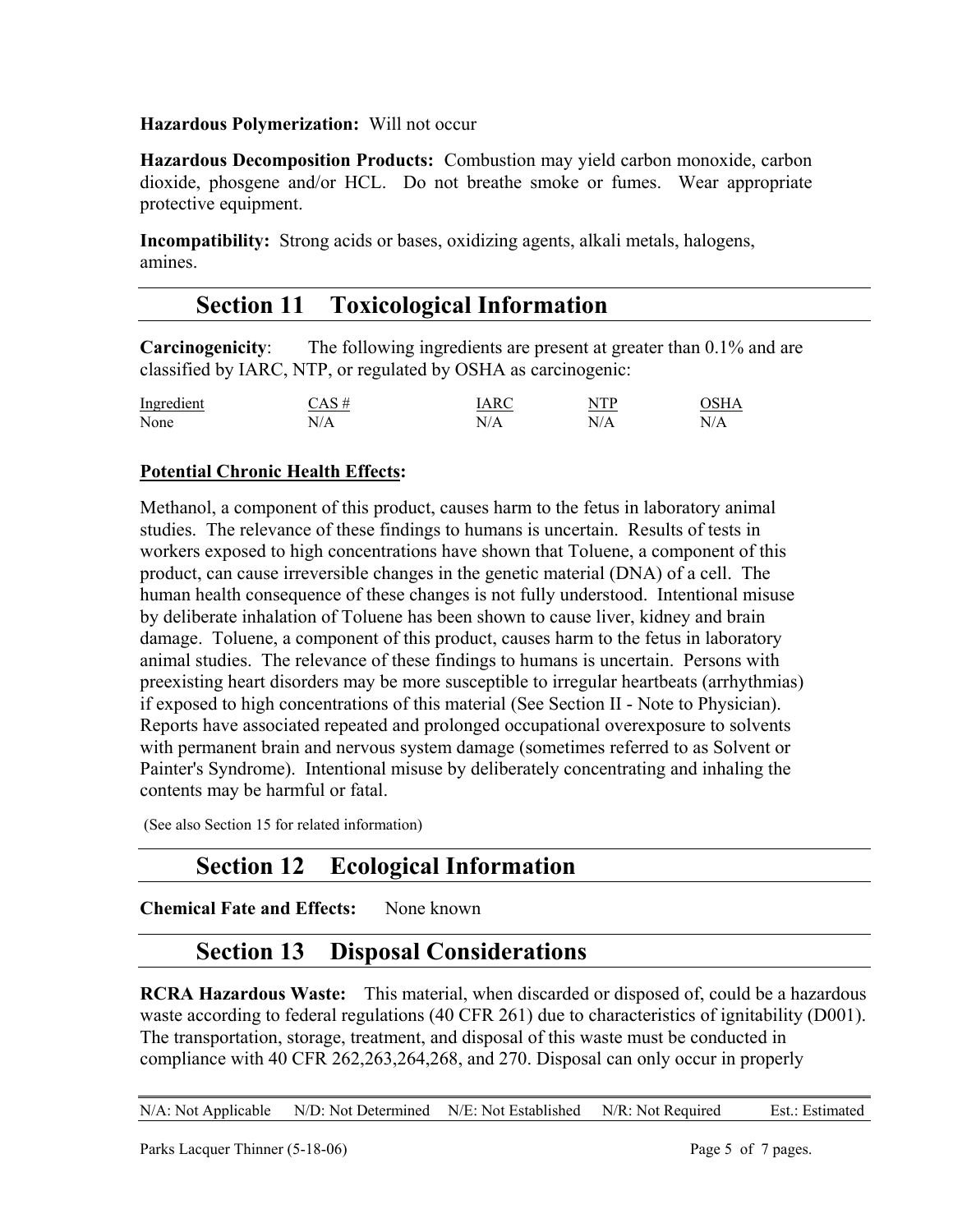permitted facilities. Check state and local regulations for any additional requirements as these may be more restrictive than federal laws and regulations. Chemical additions, processing or otherwise altering this material may make the waste management information presented in this MSDS incomplete, inaccurate, or otherwise inappropriate.

#### **Section 14 Transportation Information**

**Regulated by the DOT**: Yes

**DOT Proper Shipping Name:** Paint Related Material

**UN / NA Number**: UN1263

**Hazard Class:** 3

Packing Group: II

### **Section 15 Regulatory Information**

#### **SARA Title III, section 311/312:**

The Superfund Amendments and Reauthorization Act of 1986 (SARA) Title III requires emergency planning based on Threshold Planning Quantities (TPQs) and release reporting based on Reportable Quantities (RQs) in 40 CFR 355 (used for SARA 302, 304, 311 and 312).

Components present in this product at a level which could require reporting under the statute are:

| Chemical Name | CAS# | Maximum Concentration (Wt. %) |
|---------------|------|-------------------------------|
| None          | N/A  | N/A                           |

#### **TSCA**:

The components of this mixture are listed in the Toxic Substance Control Act Inventory of Chemical Substances.

This product does not contain any chemicals that require export notification under Section 12(b) of the TSCA regulation.

### **Section 16 Other Information**

**Legend**: **N/A**: Not Applicable **N/D**: Not Determined **N/E**: Not Established **N/R**: Not Required **cps**: Centipoise **KU**: Krebs Units **STEL**: Short Term Exposure Limit **C**: OSHA Ceiling Value **PPM**: Parts Per Million **PPB**: Parts Per Billion